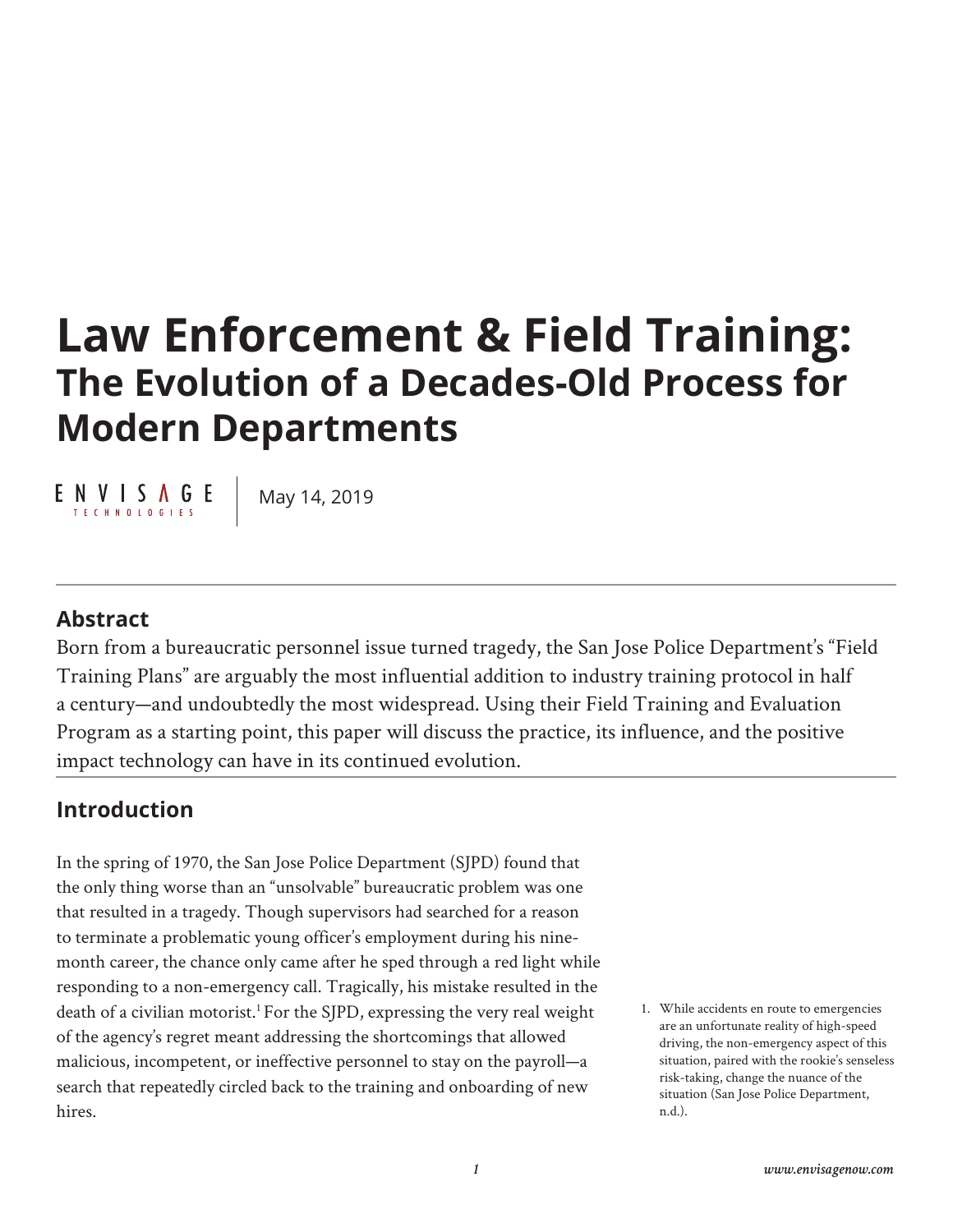Almost 50 years later, it is hard to find a law enforcement professional who is not aware of the Field Training and Evaluation Program (FTEP), and it is nearly as difficult to find one whose early career was not shaped by its tenets.<sup>2</sup> While it would be insensitive to denote as good any outcome stemming from the death of an innocent person, it is, nevertheless, accurate to call the SJPD's actions resulting from the 1970 tragedy effort both effective and unprecedented. Frequently called "FTO" in law enforcement circles, the program pairs up new hires with established colleagues, known as Field Training Officers, who dispense instruction and mentorship to the rookie, as well as performance evaluations to the agency.<sup>3</sup> From providing new officers more structure, to lending the agency more control over their early development, even the highest-level description of this process implies drastic improvement over the chaotic sink-or-swim onboarding methodologies used in the past.

Perhaps the most surprising thing about field training programs (called "FTPs" in this paper to denote the SJPD's original program and others that have arisen since its creation) is the amount of time it took a model in its cast to emerge and propagate. For agencies, the need to efficiently find, train, and retain quality personnel has long been a constant, as has local management's need for new hires to become self-sufficient contributors as quickly as possible. Likewise, one would think the public's distaste for bad cops—and their willingness to express extreme displeasure when misbehaviors emerge—would serve as a natural limiter to a system that takes officers directly from the academy and gives them free reign on the street. Sink-or-swim style tactics may have been more credible and widespread in the decades leading up to the 1970s, but it is similarly difficult to imagine decision-makers of the era—many of them having hired in under the same policies and systems—thinking an officer could be taken direct from academy and set to work without a period of monitored acclimatization.

There is also a common line of thinking among skilled professionals that training cannot teach you everything. This is the reason states require physicians to spend three-plus years in residency and why professionals in other roles, including lawyers and nurse practitioners, routinely opt to do the same without a legal requirement. If law enforcement professionals are not subject to the same academic or field-knowledge requirements as the average doctor, they do share a government-mandated requirement to serve in limited capacity in many states. As above, no stakeholder with law enforcement experience would enact or follow policy that assumed a rookie with academy training and no real experience was ready for unassisted fieldwork. For that matter, it is hard to imagine that an

- 2. While it is unclear precisely how many agencies utilize policy shaped by FTO or its derivatives, numerous states have laws mandating some level of related training; more, the SJPD says their groundbreaking model is the "FTO model of choice for the majority of law enforcement agencies" (San Jose Police Department, n.d.).
- 3. Though the acronym stands for Field Training Officer, it is widely used to describe the entire field training process, and the officers themselves, a point of confusion for outsiders and rookies themselves (San Jose Police Department, n.d.)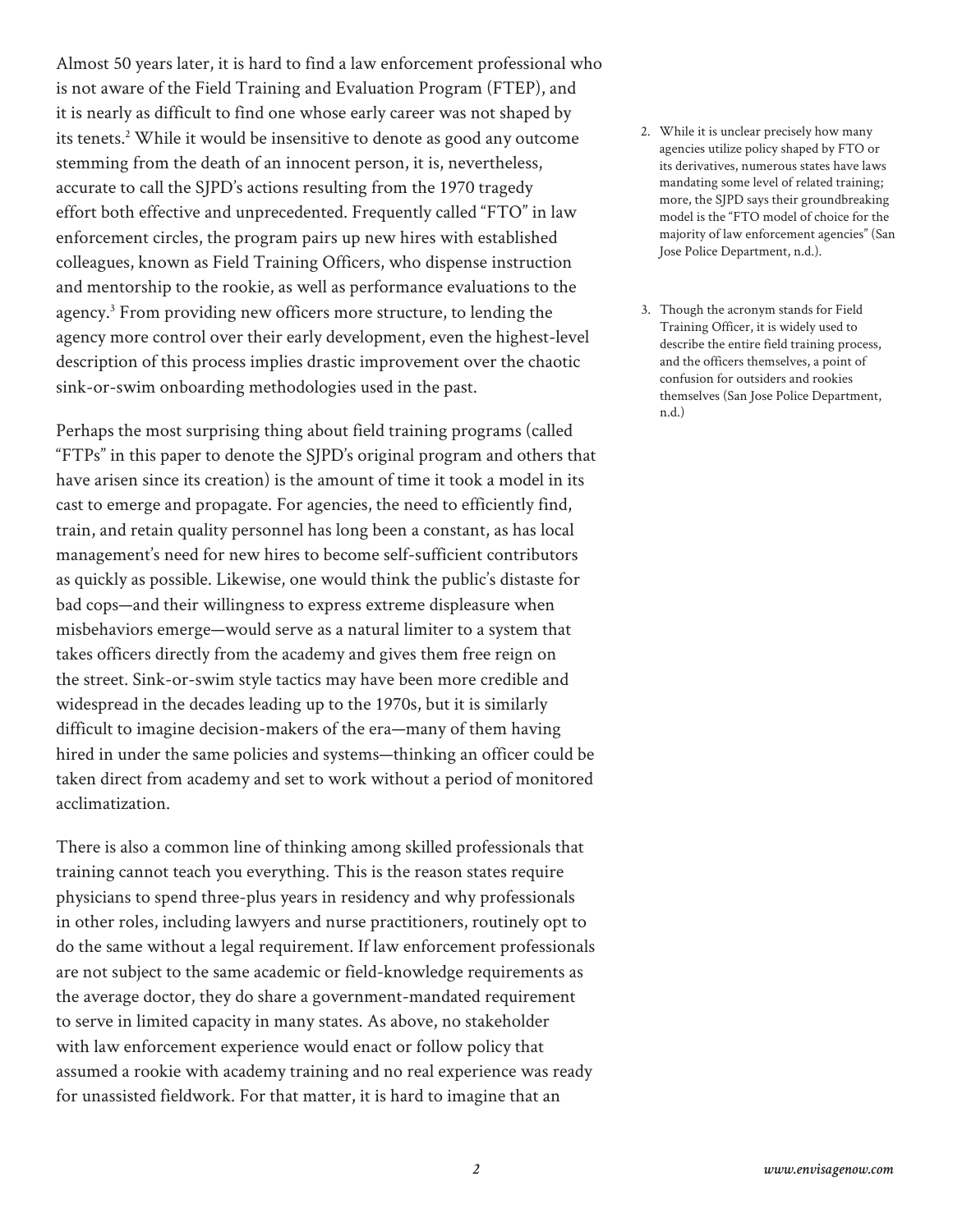academy-fresh rookie would be thrilled if they were handed a set of cruiser keys and sent off on a beat their very first day.

Thus, SJPD's biggest innovation in introducing FTEP came not from materializing a new concept, but from testing, refining, and formalizing a process so necessary to modern law enforcement that it feels like it has been there since the beginning. The practice's unique space in the middle of the officer-education funnel reflects a best-of-both-worlds approach, giving agencies a chance to frame instruction their new hires have already received and present new data in a setting where everything taught has relevance. Its post at the front end of every officer's career, meanwhile, affords an immense dual responsibility. Aside from identifying and removing those with unsuitable temperaments for the job that have passed through the academy, the process shapes and colors most every working officer's perception of their chosen field. By this measure, a spring day in 1970, indistinct on the surface and invisible amongst more famous dates, reflects one of the most impactful days in law enforcement history.

## **Sink, Swim, or Succeed: Strengths of FTPs help departments mitigate risk of—and from bad hires**

Today, FTPs operate at massive scale and play a role in so many officers' careers that it would take pages just to list the areas in which it holds some measure of influence. Many of these areas of influence become apparent in their absence, such as when one examines the bureaucratic conundrum and the various hurdles thrown in the path of San Jose law enforcement in the months leading up to the fateful 1970 incident.

Key to this discussion is the premise that officers are hard to fire or hard to discipline, a notion that—as any experienced supervisor will wearily attest—may be correct some small percentage of the time, but is wholly inaccurate the rest. This viewpoint is generally due to sensational media coverage or false assumptions leveraged by law enforcement critics.<sup>4</sup> By all accounts, SJPD decision makers in 1970 experienced both sides of the issue when they hired the problematic officer. Department superiors soon noticed that his outward passion for the field masked a "temperament unsuitable for police work" [sic] and a deficiency in certain skills needed to perform reliably as an officer. Compounding matters, the sparse official treatment newcomers did receive were not focused towards identification or elimination of undesirable traits. Officers arriving from a two-week

4. Another example: The incorrect notion that paid administrative leave is little more than a vacation for the afflicted officer, an inaccurate criticism that fails to account the rigors the affected officer must endure throughout the leave and the various challenges they face upon return (Guffy et. al, 2008).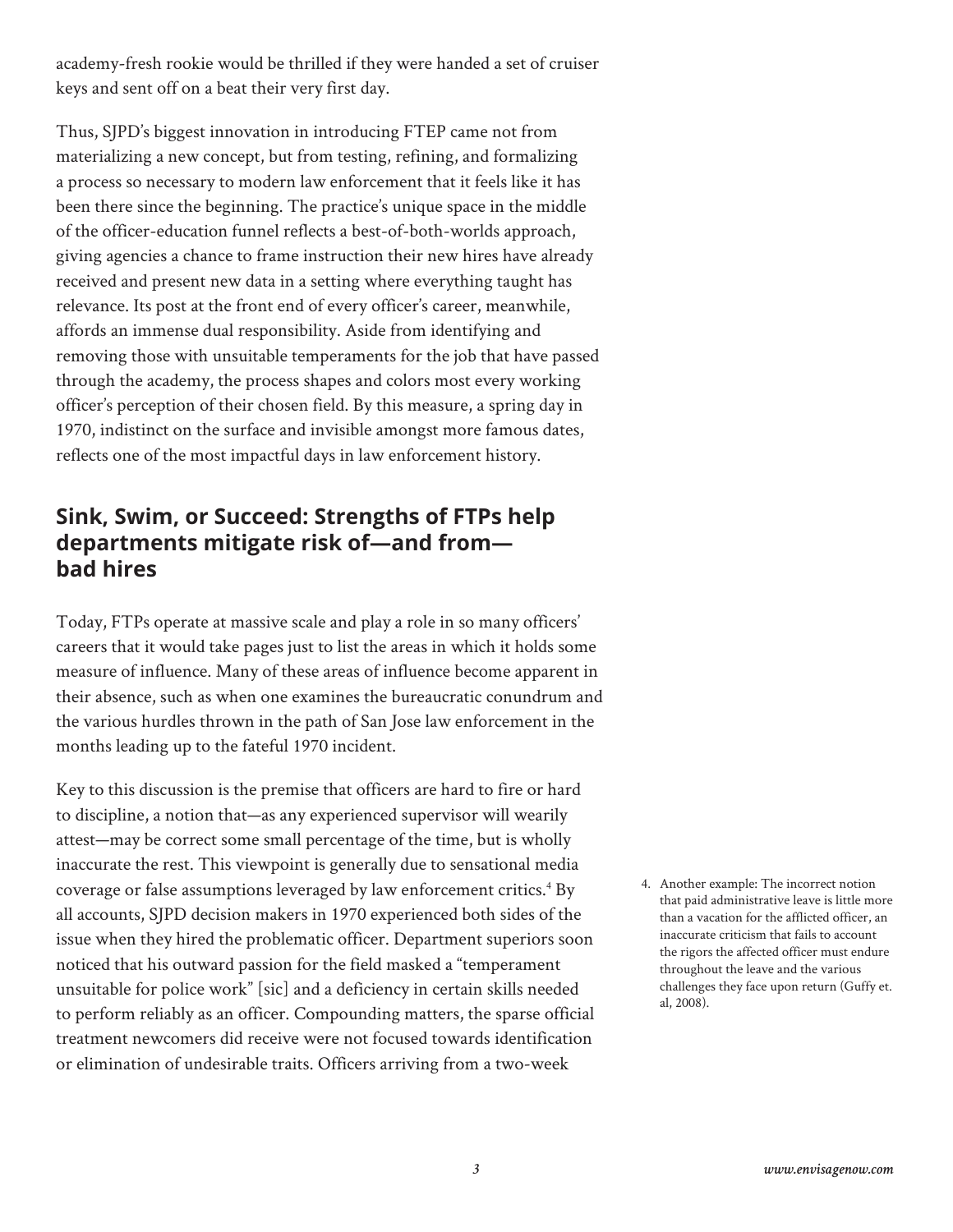orientation would be given training from a senior officer "in the daily tasks of being a police officer," then left for sink-or-swim-style arms-length observation.

Although the officer, as the article implies, did receive some manner of performance evaluation in his approximately nine months on the job, he did not receive an "'improvement needed'" classification that would have made it easier to sever the relationship per standard hiring guidelines. When his performance-impacting flaws emerged a short time later, the same job-security measures designed to keep good employees from unfair termination, unfortunately also covered him. In many ways, it was little more than a standard bad hire situation complicated by the relative pressures and responsibilities of the law enforcement industry.

Of course, standard HR tactics meant to combat such problems failed. Reportedly well liked among colleagues and other employees, the officer in question projected an air of friendliness and sociability to go with the false competence that worked to get him past the "improvement needed" stage.

A lack of past documentation on the officer may explain the San Jose model's contemporary enthusiasm for personnel records. A defining characteristic of the SJPD's creation, these documents are completed by the FTO at daily and weekly intervals, culminating with a final report at the end of the new hire's phase with their current officer. Their exact makeup may depend on the department, the FTO's primary duty when serving in a training capacity, the agency's areas of focus, or other local factors, but all formats tend to be broad in scope and deep in required coverage. The FTO may record observations on driving skills, soft skills such as demeanor with the public and decorum in private situations, and 15-20 more performance areas in a single shift, for instance.

Their depth of the data and the frequency with which it is collected make Daily Observation Reports (DOR) extremely useful in identifying unsuitable candidates who manage to get through the application, interview, and academy processes. Small inconsistencies an otherwise strong candidate displays in front of different individuals may appear minor to the individual trainer but sum up to a compelling narrative thread in combination, prompting deeper scrutiny. The same thought applies to minor outbursts and other traits that run contrary to a department's ethos and persona. Elsewhere, a FTO who notices a subtly destructive trait such as the SJPD officer's temperament could clue in officers who review them later, leading them to observations they may have missed without the initial nudge.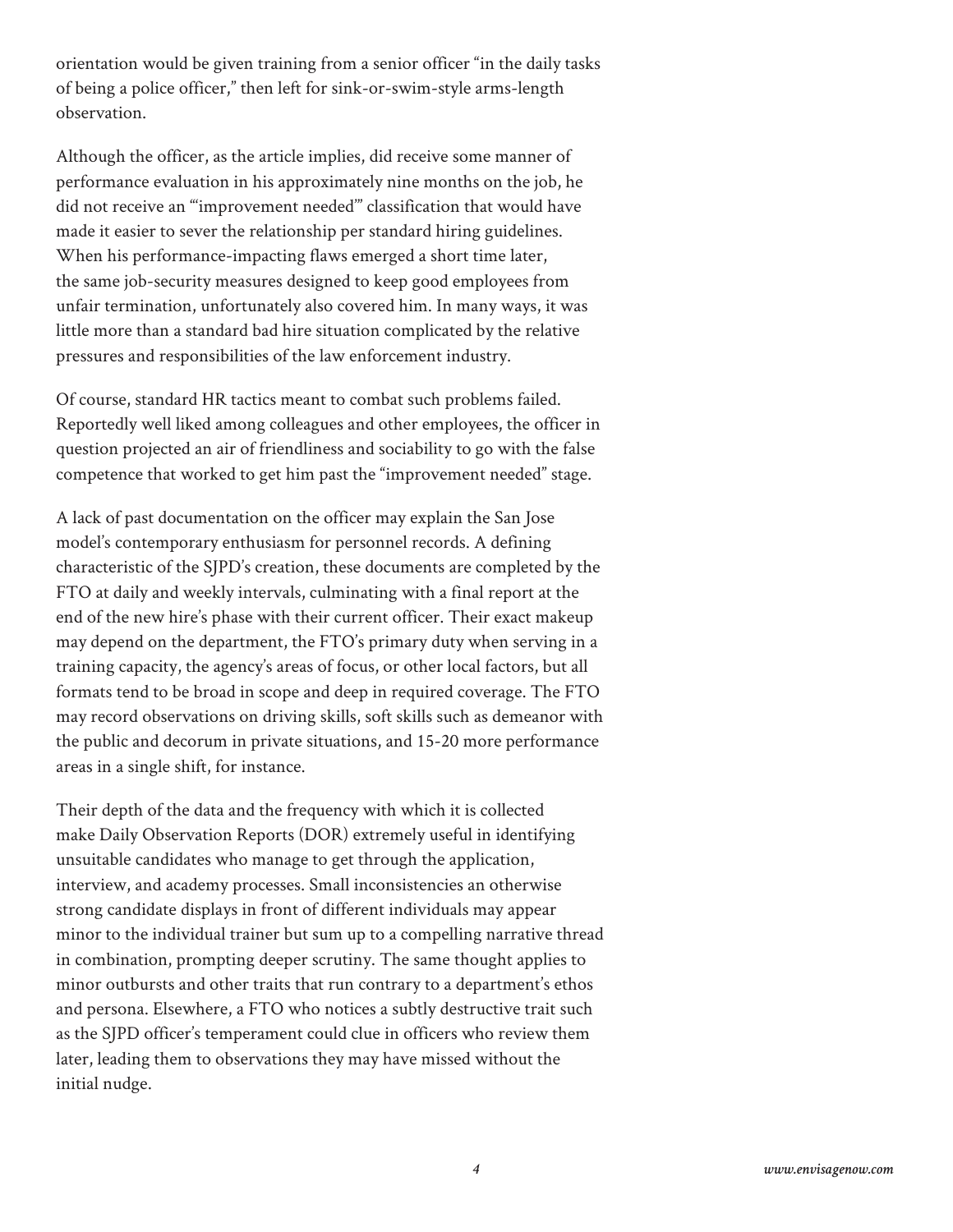Compared to the limited "daily tasks" training incoming SJPD officers received prior to 1972, the biggest benefit of field training immediately after academy is that officers in a field-based program experience their new industry with added protection, more instruction, and a greater sense of moderation. For departments to provide less is to ignore the critical and highly distinct roles training and early experience play in the formation of quality law enforcement personnel—and to invite problems that are more likely to end in trouble and tragedy than industry-wide adulation.

Agencies that do endeavor to add field training have much to gain in terms of identifying, mitigating, and sidestepping emergent bad hire problems. From this perspective, a competent FTP inserts a new layer of quality control deeper into the hiring process, funneling valid hires towards their posts more skilled and confident than ever, and everyone else back towards the door—and the people administering the policy matter every bit as much to this process as the rules under which they work.

# **Exploring the role and contributions—and critical importance—of FTOs in modern law enforcement**

A large majority of states enforce laws requiring new hires to undergo at least some level of peer-led shadowing and oversight. These departments may train their officers through an official FTEP set forth by the SJPD, a modified take on the model's principles designed by either the agency itself or a third-party collaborator, or one of the alternatives put forth by non-SJPD entities.

The factors above make it all but certain that most officers spend most of their first year, and sometimes longer, learning under a series of FTOs. Habits are molded, best practices are ingrained, experiences are curated, and assumptions are influenced by a choice of phrasing or a decision to overlook one topic in favor of another. Lessons from training, necessarily dispensed in broad terms from the academy instructor's podium, see their first translation to the real world under the field trainer's watch. This organic process, in which overt instruction, unspoken signals, and unintended messages alike all add to the field trainee's performance, are evaluated innumerable times per shift.

Spread across all new hires under an FTO's watch, law enforcement professional and YouTube personality Brandon Kondo says that scope and context create an environment wherein Field Training Officers can exert influence as subtle as it is substantial over their workplace, given enough time and a measure of success in the role.5 The outcome Kondo describes is 5. Kondo, who goes by "Officer401" on YouTube, claimed part of his success on the force came from experiencing multiple management styles and their demands from the onset: Some trainers were lax and easygoing, while others chastised him for travelling 2 mph over the limit in his cruiser (Kondo, 2019).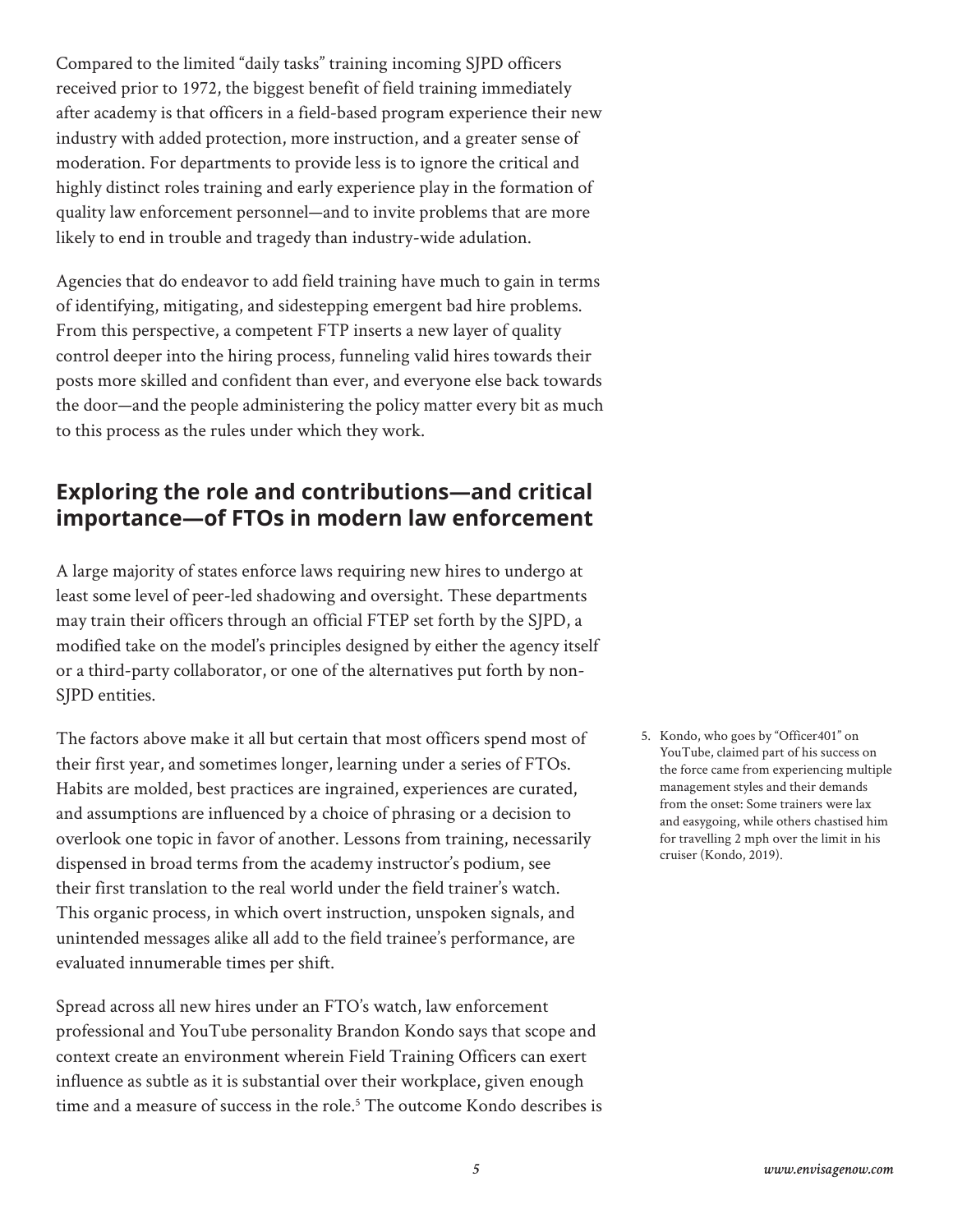not implicitly negative. To the contrary, he says, the agency and a trusted selection of veteran, respected field trainers can engineer improvements to departmental culture that pay dividends for years to come. In planning these moves, the agency should pay special attention to some specific areas, notably burnout and compassion fatigue, qualifications, diversity, and compensation.

#### **Unnecessary Exposure to Negativity**

Burnout is a sad and rampant reality in law enforcement. In a real sense, FTOs represent a way to get out in front of the problem by choosing trainers with relatively positive attitudes on top of more specific qualifications. The trainers can then provide framing and strategy to their trainees from the earliest days of their careers, offsetting the unpleasant things a young officer will inevitably encounter and potentially instilling an optimistic attitude linked to numerous health and professional benefits.<sup>6</sup> Instead of attempting to "sell" a viewpoint, FTOs should grant guidance for challenges encountered during training and forewarning for those that will inevitably occur in the new officer's career; they can also share positive aspects of the career that might not immediately occur to a fresh hire.

#### **FTO Team Qualifications**

A good field trainer shines when it comes to the intangibles. Bill Harvey, a semi-retired police chief with roughly 25 years of applicable work experience, says that a qualified FTO generally passes as the sharpest person in the room and understands, inherently and thoroughly, the importance of "walking the walk" as a leader, mentor, and developer of rookies. Making the effort to retain the skills when found (along with holding high standards and a long view when it comes to building the roster) will eventually have a large, positive impact on the agency's health. Considering the impact one good manager can have on performance in law enforcement, it is easy to see how a small force of qualified candidates serving as first point of contract could shape crops of rookies.<sup>7</sup>

#### **Diverse Leadership**

For agencies following the San Jose method, new officers will spend a preset amount time with each FTO before cycling over to another in a corresponding phase. Just as a private-sector business may wish to keep multiple management styles on-deck, stakeholders may wish to choose qualified FTOs with different personalities, leadership styles, and even values to gain a fuller perspective of the rookie and—as Kondo notes in the video above—rookies a fuller perspective of the attitudes and personalities they will encounter from their colleagues. By contrast, choosing a similar

6. Researchers in one study noted "significant positive correlation" between on-the-job optimism and psychological wellbeing, a factor itself linked to better job performance and physical health—meaning a positive outlook can pay dividends across the department (Pahdy, 2015).

7. In the UK, a near-plural percentage of officers in one study said managers had a direct, substantial impact on their job perception and performance (Dobby, n.d.).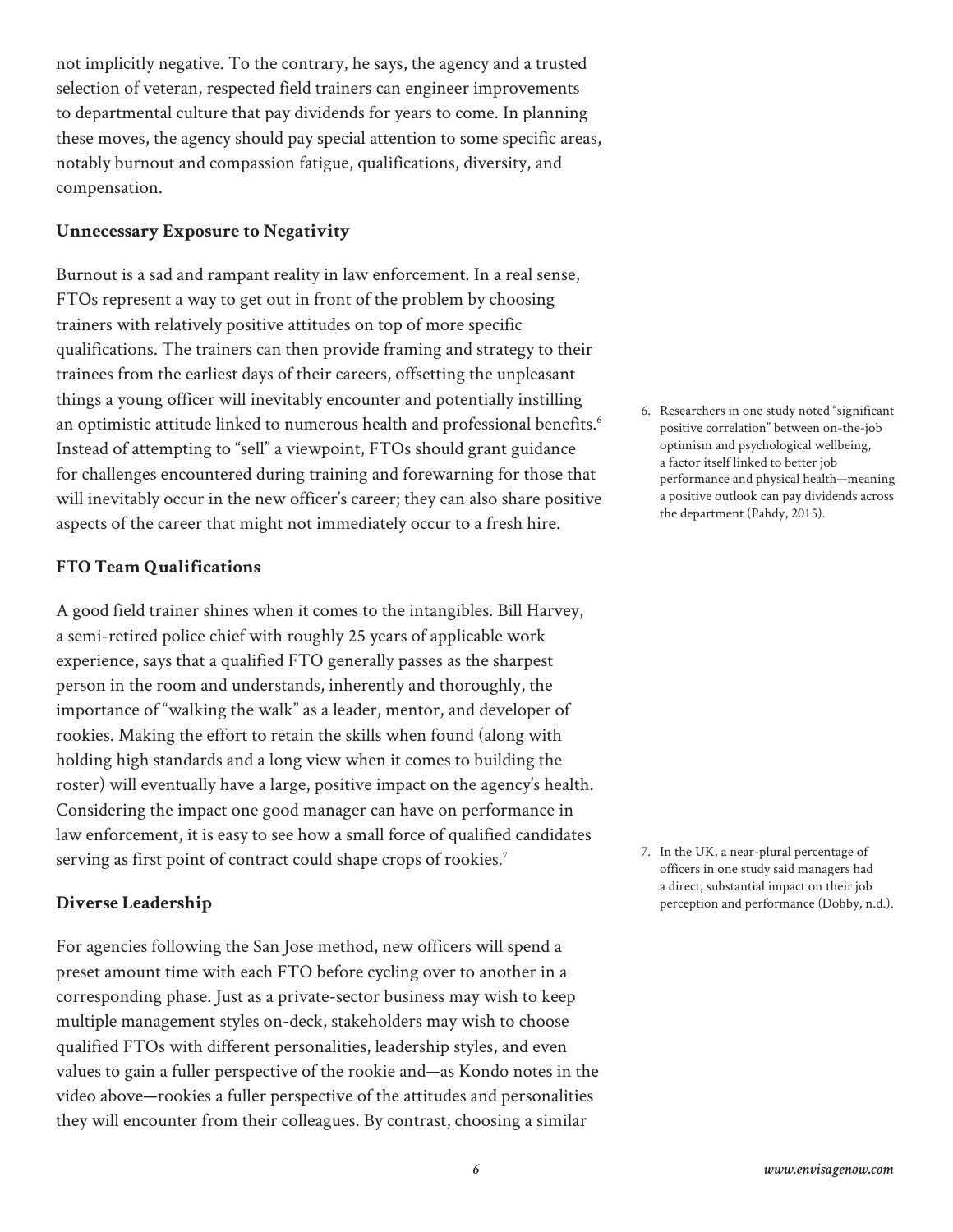lot of attitudes may prove problematic. For example, a group of FTOs with great qualifications but "people-pleasing" attitudes could ostensibly overlook negative traits as a means of pleasing their superiors of the trainees themselves happy; offsetting this set of traits with a sterner FTO less concerned about these matters, then, only makes sense.

#### **Compensation**

It is the sad and unfair nature of public service that FTOs often do not make extra money commensurate with the immense value they give their departments. Thus, agencies that can afford a few extra dollars per hour for their field trainers would be well advised to consider the option. Mr. Harvey's edict that they become change agents perhaps intentionally ignores the very real monotony of asking one's rookie to redo a form the fourth time because he once again signed his name on the wrong line. If possible, they should not have to champion the change that implies that added responsibility is not worth additional compensation.

With or without the presence of extra funds, agencies should also take strides to bolster the group's value in prestige. While simply keeping a strong roster for an extended period will do much in this regard, FTO groups have the added bonus of success by association. Over time, a combination of the right people should soon draw inquiries from others with the right attitude and qualifications.

# **Reno Model, other takes on FTO, provide alternatives to FTEP's original innovations**

While there is no way to determine the precise percentage of departments using FTEP, SJPD websites calling it the "FTO model of choice for the majority of law enforcement agencies" would presumably only account for officially trained organizations utilizing the sanctioned version of the training. Under that standard, variations devised to address perceived shortcomings or to suit individual training habits and rookie onboarding processes would also account for some percentage of FTO-using departments.

In terms of notable downsides, Gary Loos, an officer and field trainer with over 30 years of law enforcement experience, notes—among other criticisms—that the baseline model gives stakeholders with nonperformance incentives too much power to allow new hires through the gate. For example, a manager concerned about the cost of finding new hires might shift weak or unqualified candidates to FTOs "known for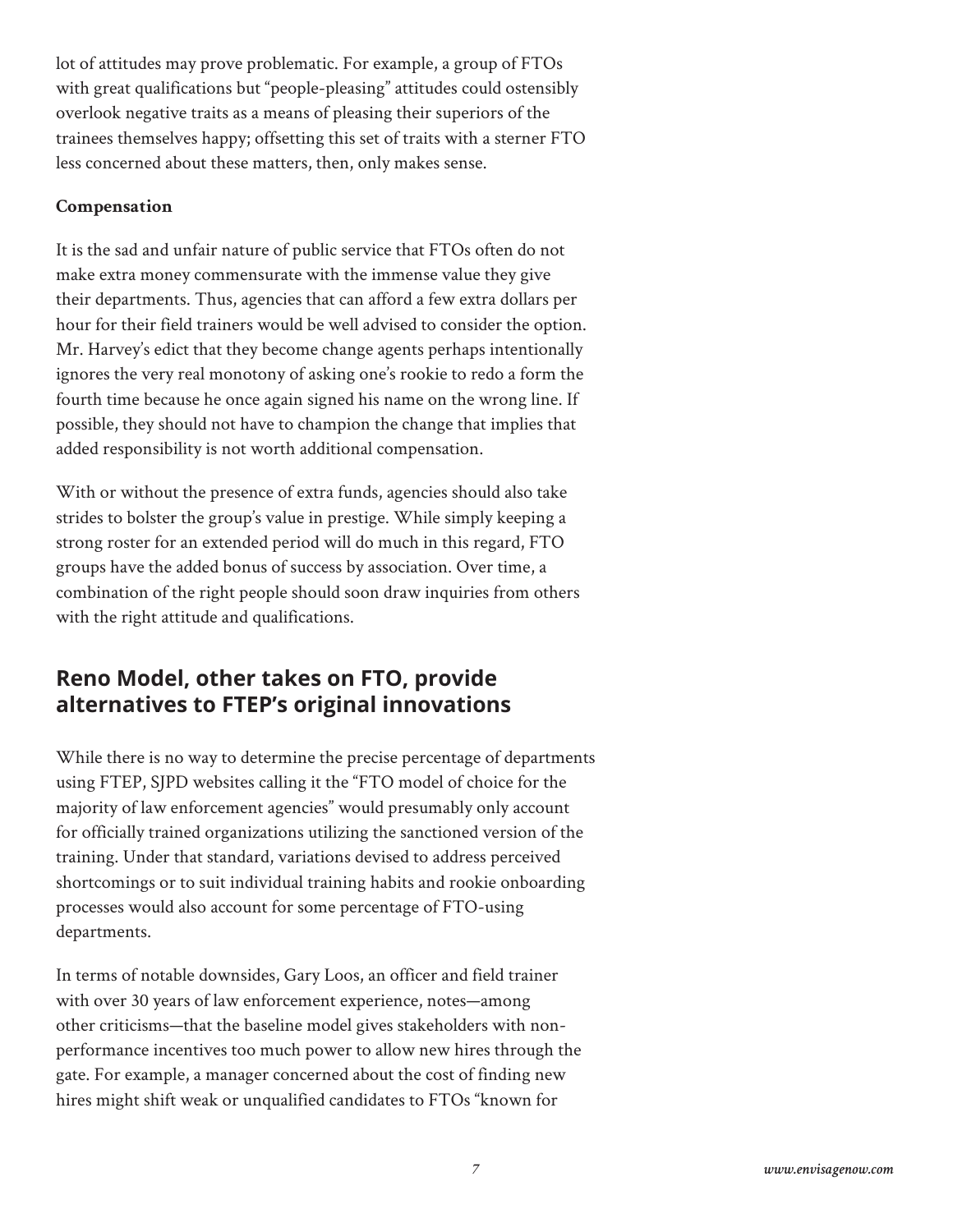their good nature and attitude," who could then pass every trainer under their watch, according to Loos's analysis.<sup>8</sup> Because of this, organizations concerned primarily with quality of hires may wish to plug a trusted, impartial "quality control officer" in at various points of the FTP process. By Loos's example, simply monitoring performance indicators such as pass/fail rate may be useful in identifying the agency's best trainers and uncovering those who could use extra education in the program's purpose and ultimate goals.

Though small, alterations like these help agencies tailor the FTP process to a field training regiment suitable for local needs and capabilities. Others yet may remain close to the original program tonally, but alter the mechanics, switching up the number of weeks an officer is in field training, placing hard limits on the number of trainees an FTP can handle at once, or making other changes under the hood.

As stated above, full alternatives to FTEP—as opposed to alterations—are presumably less common in law enforcement, likely because it is easier and more logical to modify a process one's organization has already learned than to pick up something entirely new. The so-called "Reno Model" Police Training Program (PTO), almost certainly the most widely used alternative in the US, believes based on training sessions that "hundreds of agencies, perhaps more than 1000" subscribe to their model, for instance.

Like any training program in any context, the Reno Model comes with its own distinct set of strengths and weaknesses. For offices with more progressive-minded training and education policies, its focus on problembased learning (PBL) may make it an attractive alternative . By the same token, the model is also built to interlock with the community-oriented policing concept, giving up more rigorous training and documentation demands for an open-ended approach that allows trainers and trainees to identify and work on problem areas as they go. The latter attribute in particular has earned the model praise and scorn from various corners of the law enforcement industry, with proponents claiming the open-ended, learning-based approach is more customizable to the individual and critics wondering whether a lack of clear standards may open organizations to legal action from disgruntled former (read: failed) new hires.<sup>9</sup> As a response, the model's creators claim that both FTEP and the Reno Model have attrition rates of roughly 15 percent, and that current legal precedent supporting FTEP would also work in the newer model's favor.

As observant readers may have noted, the original FTEP, modification thereof, and "full" alternatives all start with the same foundation: putting newly-hired and -trained officers on the job with established colleagues,

8. Loos also advises that supervisors undertake a "field training officer management program," allowing personnel higher in the chain of command to support, monitor, and observe the officers responsible for shaping new hires (Loos, n.d.).

9. In general, training expert John Bowden claims the FTEP's tenets, applied properly, are strong enough to be modified to most any situation, making variations on the model arguably stronger than sets of preexisting modifications found in alternative models. His sentiment largely mirrors that of other experts, who cite on-the-job realities of policework and litigation issues as leading reasons to "build up" from FTEP (Bowden, n.d.).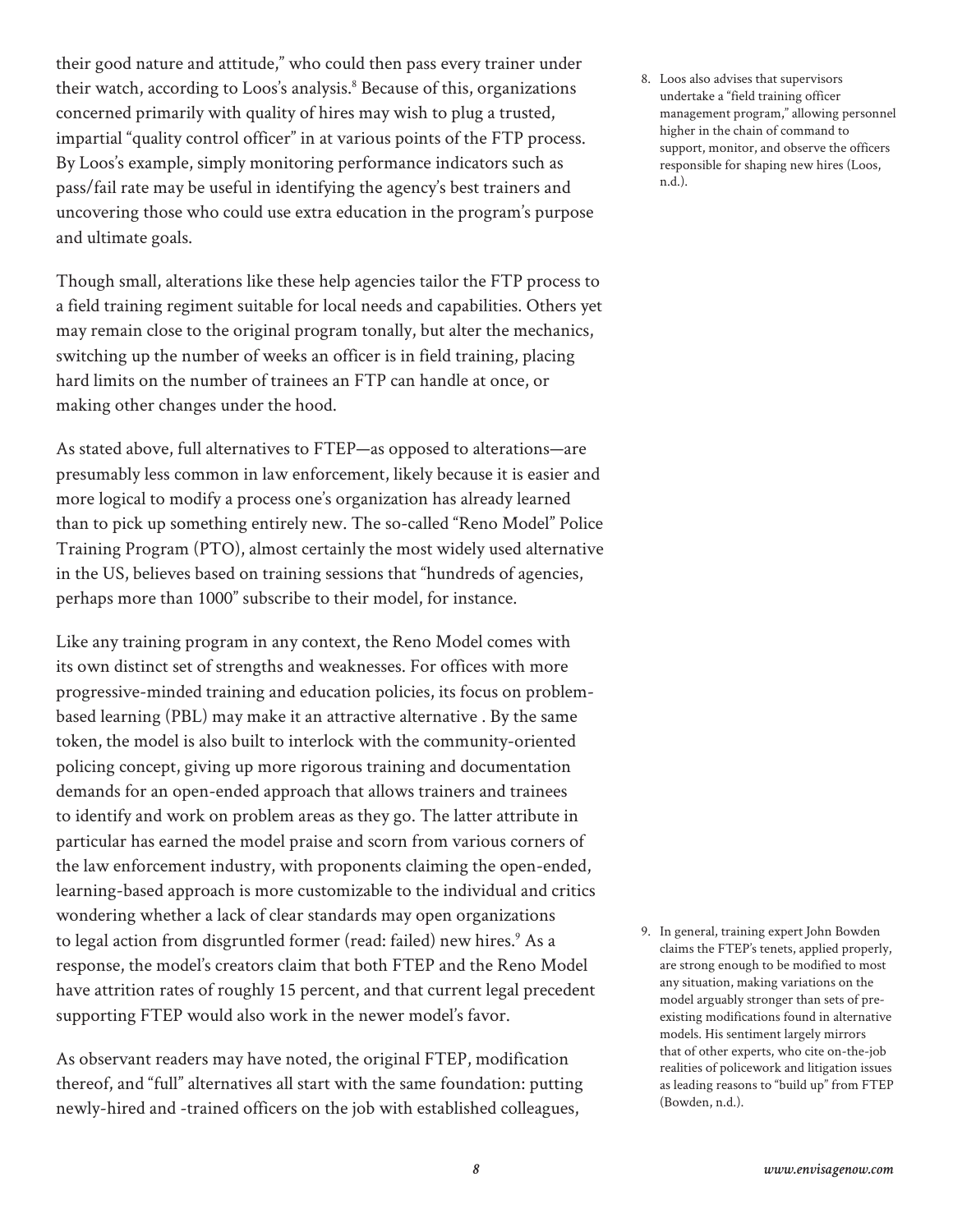thus allowing the newcomers to absorb the field from a curated, controlled standpoint. The same foundation applies at some level to mentorships, apprenticeships, and shadowing programs seen across private and public enterprise. Thus, whether an organization applies strictly to the FTEP, uses one of the alternatives noted in this paper, or develops their own program from the ground up, they will likely start with this idea and build out—suggesting perhaps that FTEP tackles the problem of new-hire education so well in part because it tackled the problem first.

# **Enhancing field training and assisting officers with the help of technology**

With multiple traits important to a field training officer's survival, a sample DOR out of Maryland—formed in the image of the SJPD's FTEP underpins the intensity of an FTO's responsibilities. More, it exemplifies an aspect of the job that has almost no capacity to scale. Every rookie who arrives from the academy is another document to complete, performance to review, and another file to add to the growing stack the agency builds up nightly.

As noted above, these papers are not of the "file-and-forget" variety. Depending on the model used and department-specific policy, every DOR a corps of FTOs generates may cross the training rookie's desk, their immediate supervisor's, the supervisor's superior's, and—in offices where FTO performance is put under documented scrutiny—end up reviewed by field training leadership for performance review or metrics creation. The sheer logistics implied here can create an administrative snag. Storing, ordering, and disseminating the appropriate field training documents to the appropriate personnel, then ensuring all relevant commentary and analysis is centralized, becomes more difficult with each successive desk added to the chain of command. Subsequently, each employee generating and reviewing documents in the chain becomes subject to greater work stress with each hiring glut and budget increase; excessive paperwork has long been noted as a source of workplace turmoil, and law enforcement professionals are not immune to it.<sup>10</sup>

Following this, it is not entirely surprising that contemporary attempts to modernize field training programs largely focus on the way existing work is carried out. For example, the SJPD resource linked above claims its efforts to translate the DOR process into a decentralized, cloud-based platform represent "the most significant change" to the method in some time. Elsewhere in the industry, general-purpose software expressly designed to support various field training practices attempts to apply the 10.Research undertaken following the 9/11 attacks suggests that excessive paperwork is an inherent organizational stressor that, at its worse, can compound against other common forms of stress. Thus, extra paperwork itself is bad—extra paperwork during a time of added workplace stress is worse (The Trauma Center, n.d.).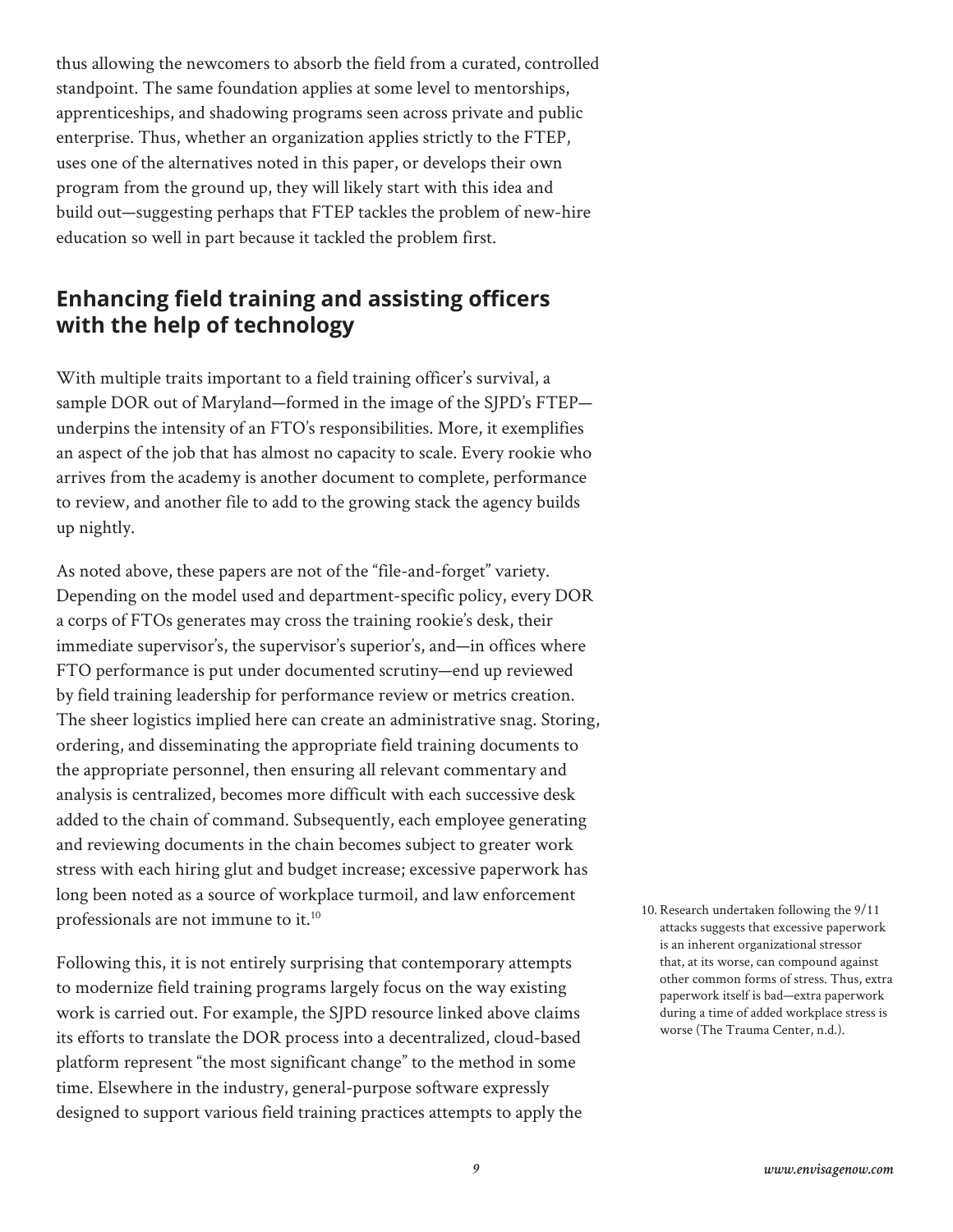same idea in a more modifiable shell: personnel can design their own digital field training documents based on existing paper forms; field trainers can fill out daily observations via smartphone or laptop, thus removing their reliance (and need to carry) the cumbersome clipboard from scene to scene; supervisors can log into a portal and view digital copies of every recommendation, praise, and point of improvement without emailing to request a fax or waiting on tomorrow's stack of papers to hit the desk.

Agencies wishing to derive more value from their ongoing digitization efforts may best benefit from the presence of an upgraded training management system (TMS). The best products in this category offer the same customizable documents, cloud access, and platform accessibility and marry it with connectivity to larger recordkeeping procedure. For instance, field trainers can attach a rookie's DORs to the same file housing their academy records, performance reviews, disciplinary histories, and other paperwork that would historically go in the officer's ongoing paper file.

In essence, this adds a new layer of convenience, bypassing the need to force personnel to log into a separate digital "silo" specifically used for training records. Other training records are similarly kept in the same place, thus easing management throughout the oversight-heavy early months of an officer's career and transitioning as they become full-fledged officers in the field. While tools designed specifically for field training purposes are certainly useful, especially as compared to manual processes, the added seamlessness of a TMS can further ease a repetitive, often frustrating administrative task in juggling paperwork across a corps of rookies—a particularly compelling feature for organizations in need of upgraded training, record keeping, and field training solutions.

## **Conclusion: FTPs remain a vital addition 50 years later**

It took the San Jose Police Department some time to study and refine the process that began in 1970. The program that emerged from their effort in 1972 was nothing short of revolutionary, a fact made obvious by sheer adoption. Between primary adopters of the San Jose model, agencies that modified the program to their needs, and larger-scale adaptations that utilize the same basic tenets, it is fair to say the SJPD has touched the career of almost every law enforcement officer working today.

Perhaps more impressive, although the SJPD and others have continually tweaked the FTP since release, the bones of the process have remained the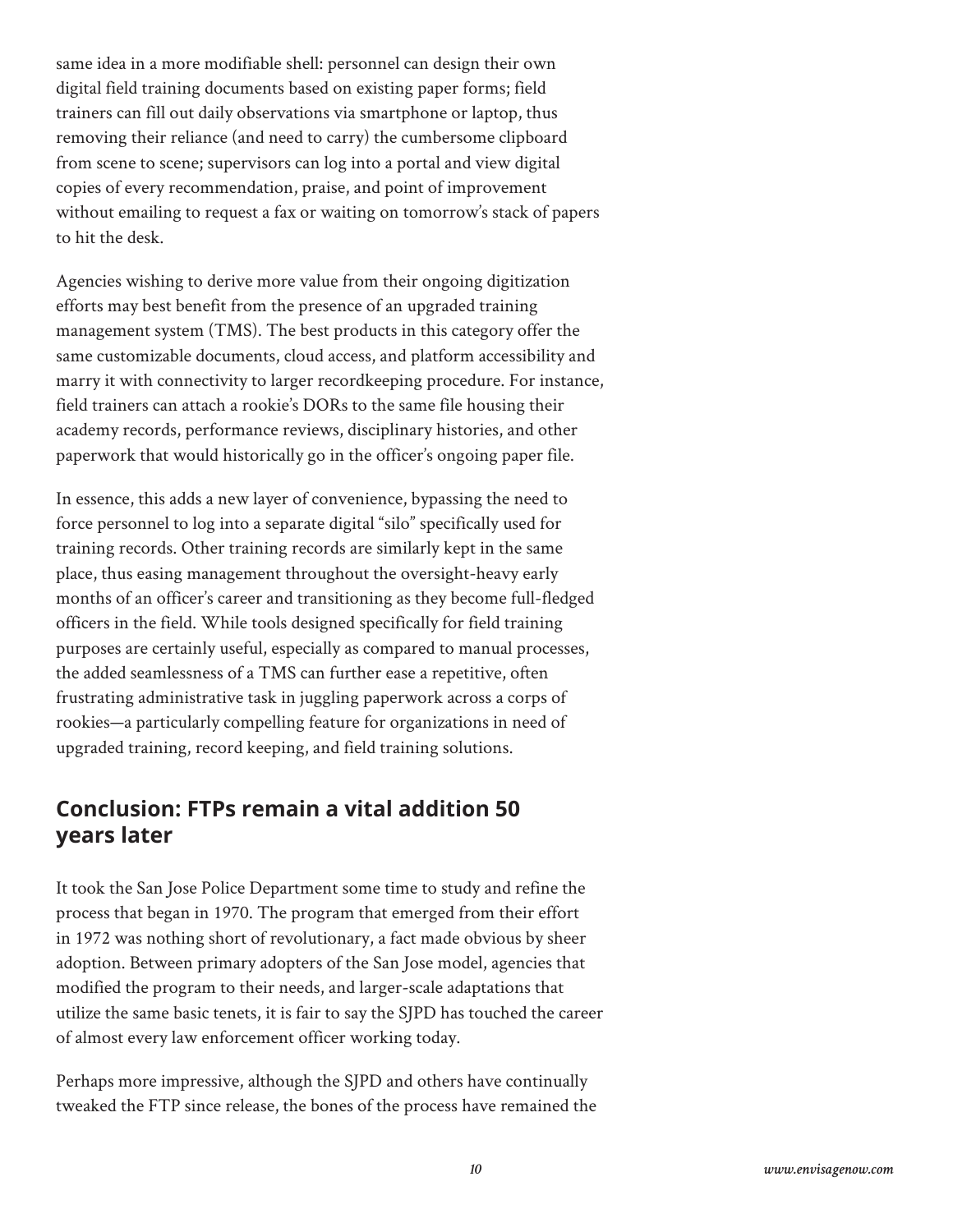same for 40-plus years. At minimum, this speaks to the process's alignment with both common sense and the average law enforcement agency's needs. While most agencies would likely deduce that experienced front-liners are good role models and sources of information, formalizing and legitimizing the process gave it legs and staying power.

Wherever the idea of field training goes in the future, one can only assume it will look close to the practice agencies utilize today. While making it part of the larger LMS and moving it to cloud may put the practice in a flashier, more functional shell, there is no need to reinvent the wheel—and even less reason to restructure a practice that has already proven effective for so long.

**To cite this article:** Envisage Technologies. "Law Enforcement and Field Training: The Evolution of a Decades-Old Process for Modern Departments" *www.envisagenow.com/FTO,* 14 May 2019.